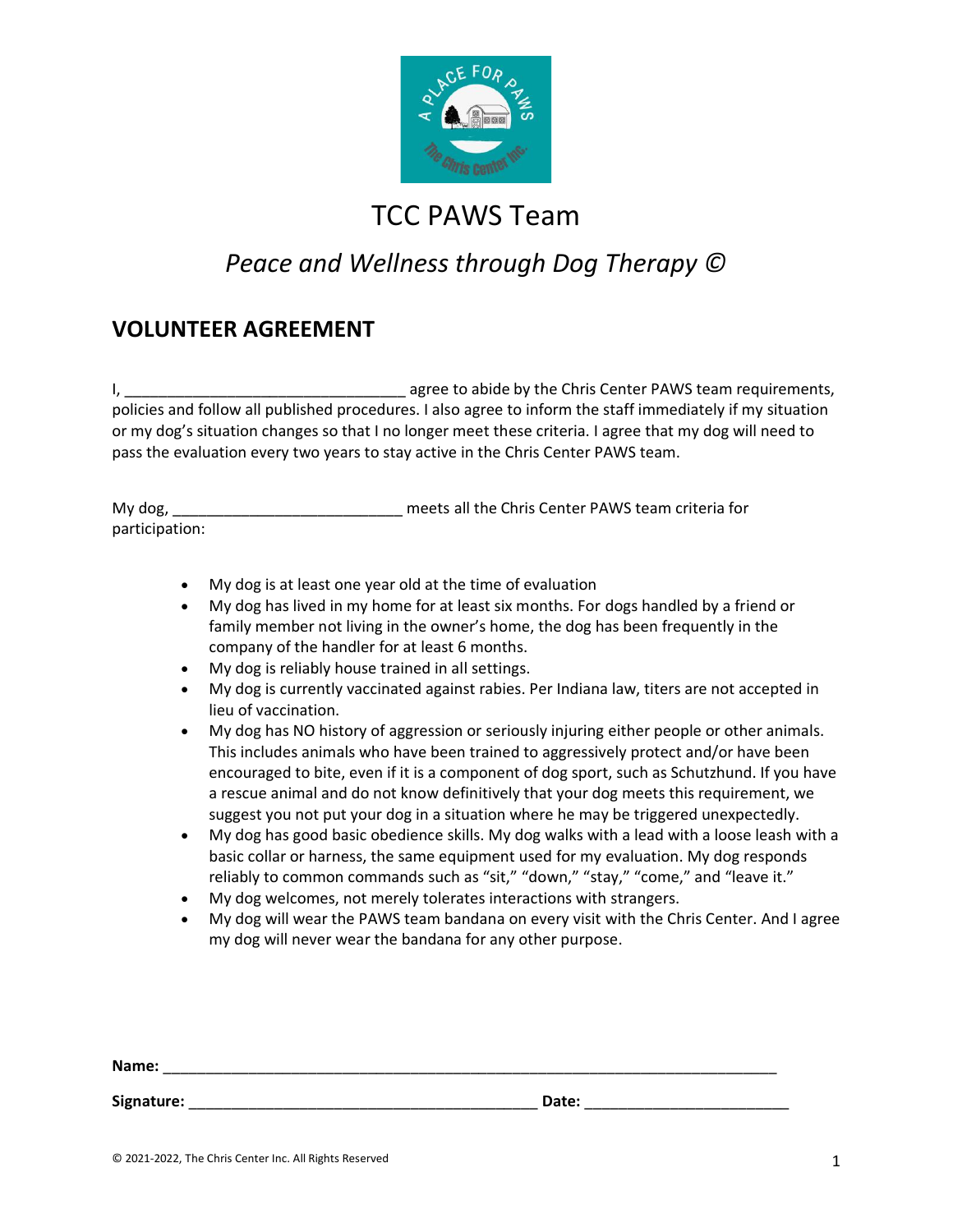

## *Peace and Wellness through Dog Therapy ©*

#### **TCC PAWS Team Policies and Procedures**

- 1. I will abide by all Chris Center policies and procedures, and I will adhere to the guidelines that are set forth in the PAWS Team Handler Guide and in associated updates.
- 2. I will represent the program in a professional manner: for example, by observing rules of privacy and confidentiality, being on time for visits, not being under the influence of drugs/alcohol, and being well-groomed and professionally dressed in accordance with facility dress codes.
- 3. I will visit only with dogs that are registered with the Chris Center and with only one dog at a time. I understand that, for safety and liability reasons, visiting may not exceed two hours per team per day.
- 4. I will abide by all policies, procedures, and precautions of Chris Center and each facility I visit.
- 5. I will be responsible for my animal at all times, considering its needs and humane care first.
- 6. I will always stay with my animal and remain in control of the situation with the lead in my hand. I will never tie animals to people, equipment, or furniture while visiting.
- 7. I will clean up after my animal both inside and outside the facility, and I will abide by any facilityrequired cleanup rules.
- 8. For safety reasons, my animal must wear a collar or harness and be on its lead, and I will always hold the lead, including during breaks.
- 9. My dog will not wear a pinch collar, electronic collar, or other "correctional" type devices while on a visit.
- 10. Before each visit, I will abide by the PAWS Team Grooming Guidelines (see below).
- 11. I understand that I am required to wear my Chris Center identification badge (in addition to any identification required by the facility) while participating as a registered PAWS Team.
- 12. I will not borrow money or personal items or receive any personal gratuity or gift, such as money or jewelry, from the people that I visit. Likewise, I understand that it isn't routinely acceptable to give gifts to the people that I visit, even small gifts such as candy and cookies.
- 13. I will not charge a fee for services that I perform in my role as a therapy animal handler.
- 14. In the event of an incident, accident, or unusual occurrence, I will stop visiting immediately. I will report, without reservation, all details of the incident to the Chris Center and follow Chris Center's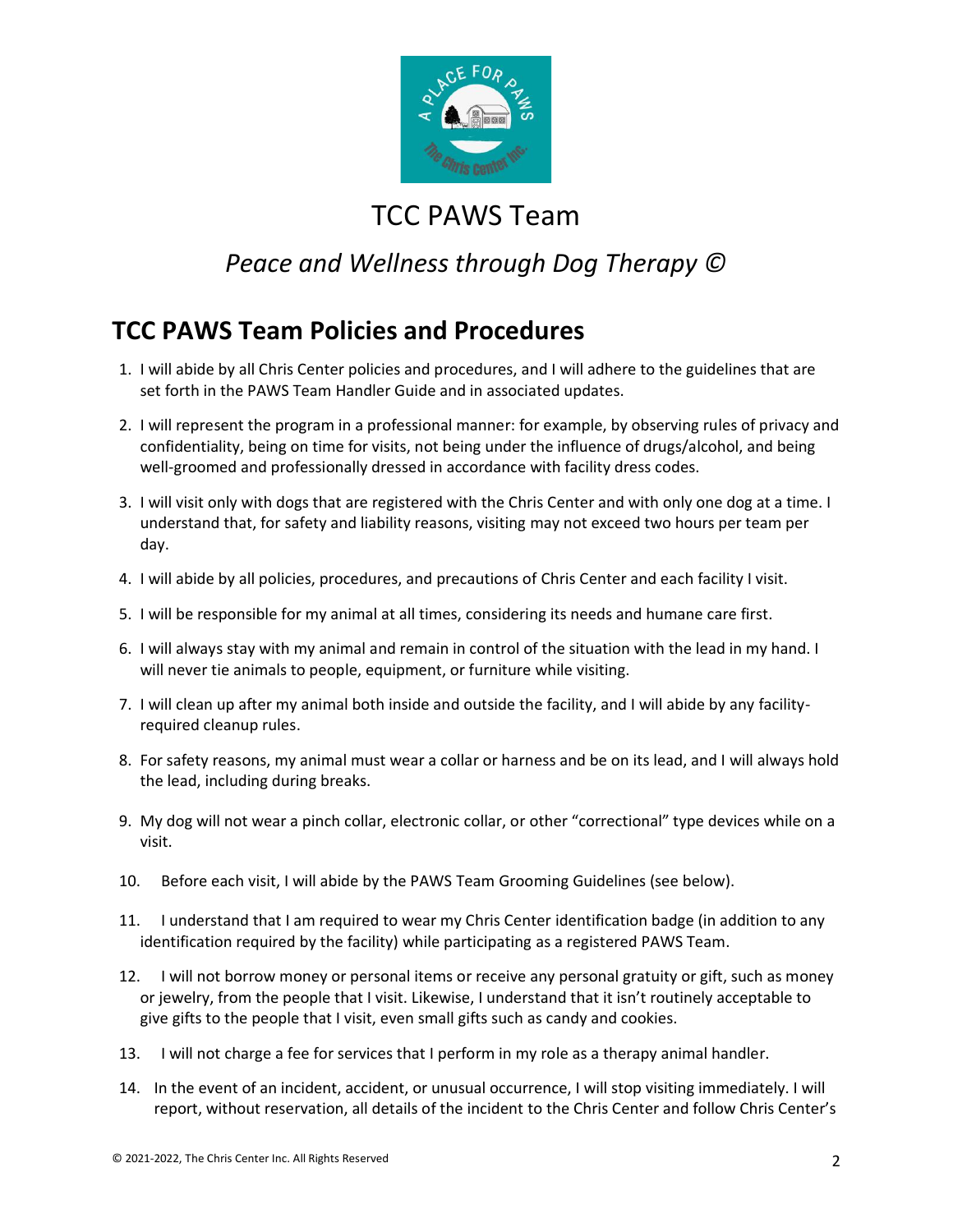

#### *Peace and Wellness through Dog Therapy ©*

direction, with the understanding that all information will be treated sensitively and with complete confidentiality.

- 15. I will not take photographs or videos of the people that I visit.
- 16. I understand that my animal must visit in the same type of equipment that it was evaluated in and that a change in equipment requires a re-evaluation.
- 17. I understand that any time that I must be re-evaluated as a qualified team every two years.
- 18. I understand that therapy animals can wear a seasonal or holiday scarf when making visits; however, for the safety of the clients and the animals, animals, and handlers may not be dressed in costumes when making visits.

#### **Standards of Professional Conduct**

I understand that the following types of unsatisfactory conduct are serious enough that violations might result in termination from the Chris Center PAWS Team Program:

- 1. Breach of client confidentiality.
- 2. Abuse of any client or animal or conduct that is detrimental to the Therapy Animal Program or the Chris Center.
- 3. Theft or removal from the premises, without proper authorization, of any property that belongs to a facility, a client, staff, or another team.
- 4. Unauthorized use or possession of intoxicants, narcotics, or other drugs while volunteering as a handler.
- 5. Being unfit to volunteer because of the influence of alcohol or drugs.
- 6. Harassment of any type.
- 7. Using the PAWS Team bandana and/or badge to gain public access or otherwise misrepresenting your animal as an assistance animal.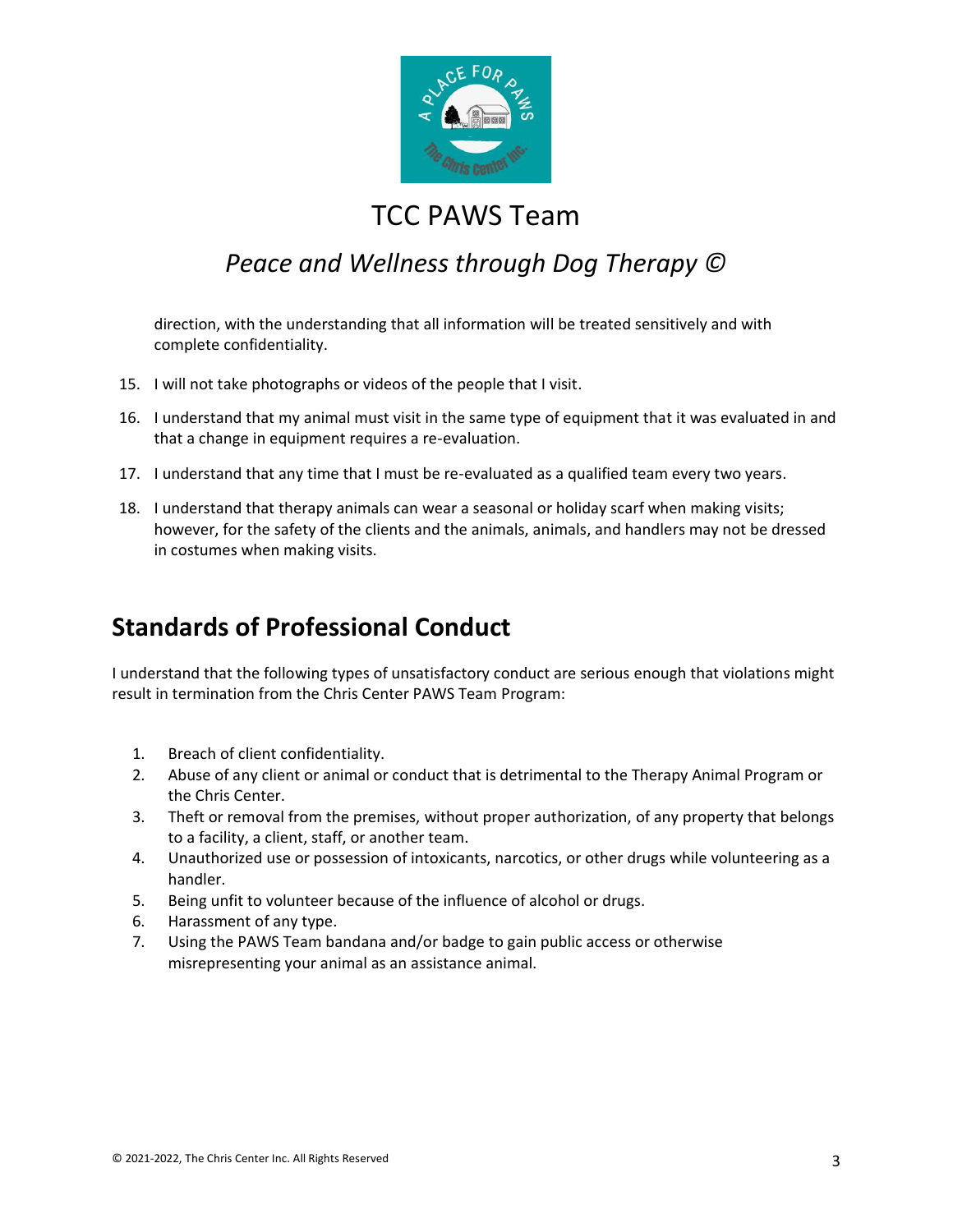

## *Peace and Wellness through Dog Therapy ©*

#### **Grooming Guidelines**

- $\checkmark$  Before your Team Evaluation and each visit, you'll want your animal to be clean and ready to visit.
- $\checkmark$  Bathing: Chris Center's policy is that the animal should be bathed within 24 hours of the visit and kept clean until then. Note: If you visit frequently, it might be impractical or harmful for the animal to be bathed before each visit. Animals should always be clean-smelling with a clean coat, free of debris for any visit.
- $\checkmark$  Coat: The animal must be clean and groomed. Knots, snags, and debris must be combed out of the coat.
- $\checkmark$  Nails: Your animal's nails must be clipped to a safe length, and so that they aren't sharp or hooked. They should not pose a danger to the people that you visit, catch on clothing, or interfere with the animal's ability to walk on various surfaces, such as tile or carpet. File rough edges.
- $\checkmark$  Breath: If your animal's breath isn't agreeable, use toothpaste or oral rinse that's specifically made for dogs.
- ✓ Drooling: Some breeds of dogs are prone to drooling or slobbering. If you are visiting with an animal that drools excessively, carry a hand towel so that you can occasionally wipe your animal's mouth to prevent the client from being drooled on. Practice excellent infection control by using hand sanitizer after wiping your animal's mouth.
- $\checkmark$  Eyes: Normal drainage from the eyes must be cleaned.
- $\checkmark$  Ears: Ears should be clean and free of odor.
- $\checkmark$  Feet: Make sure that the dog's paws are clean. Clip back any excess hair that mud or feces might adhere to

**I agree to abide by TCC PAWS Team Policies and Procedures, Standards of Professional Conduct, and Grooming Guidelines included above.**

| Name:      |       |  |
|------------|-------|--|
|            |       |  |
|            |       |  |
| Signature: | Date: |  |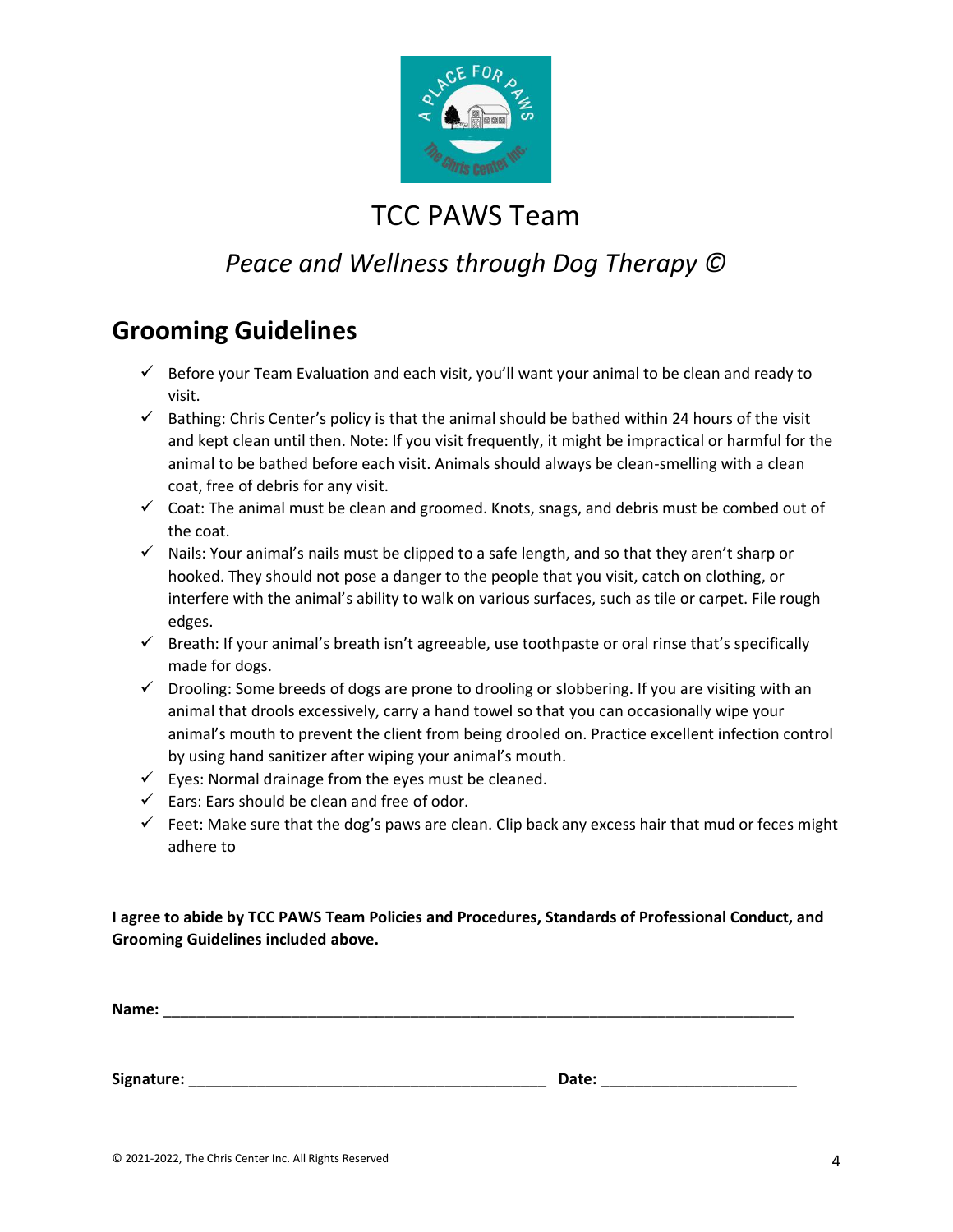

## *Peace and Wellness through Dog Therapy ©*

## **Dog Health Screening Form**

Dear Veterinary Professional,

One of your animal clients is interested in becoming a member of the Chris Center's PAWS Team Therapy Dog Program, a program that trains, evaluates, and registers volunteers and their dogs visiting teens in schools and other settings. The program is distinguished by its attention to training the volunteers, evaluating teams every two years, and having awareness of the health of the animals. By having a systematic process for registering teams, we minimize risk to the patients who are visited by the teams and respect the health and well-being of the animals who participate in the program.

You are being asked to complete the Dog Health Screening Form on behalf of the applicant. Based on your medical judgment and knowledge of the animal's history and current status, please assess if the animal meets the health criteria for our program. You will find the requirements outlined in the following form.

For animals with disabilities: If you believe the animal is physically able to participate in the program, please provide any necessary accommodations on the Animal Health Screening Form or attach a separate letter on letterhead, if more room is required. If otherwise healthy, animals with a disability can have a positive impact on special populations, providing their activities do not exacerbate the animal's disability.

As this animal's veterinarian, you are the best person to render the overall opinion of the animal's health. It is important to consider that visiting animals may both be exposed to infectious agents because they visit people in healthcare facilities and be a potential source of infectious agents for people they visit. We realize an examination cannot detect all potential problems and that changes to an animal's health status can occur after the veterinary examination. The Chris Center is not expecting a guarantee that no risks are present, simply your assessment of the animal at the time of your examination.

Thank you for your time.

With gratitude,

The Chris Center PAWS Team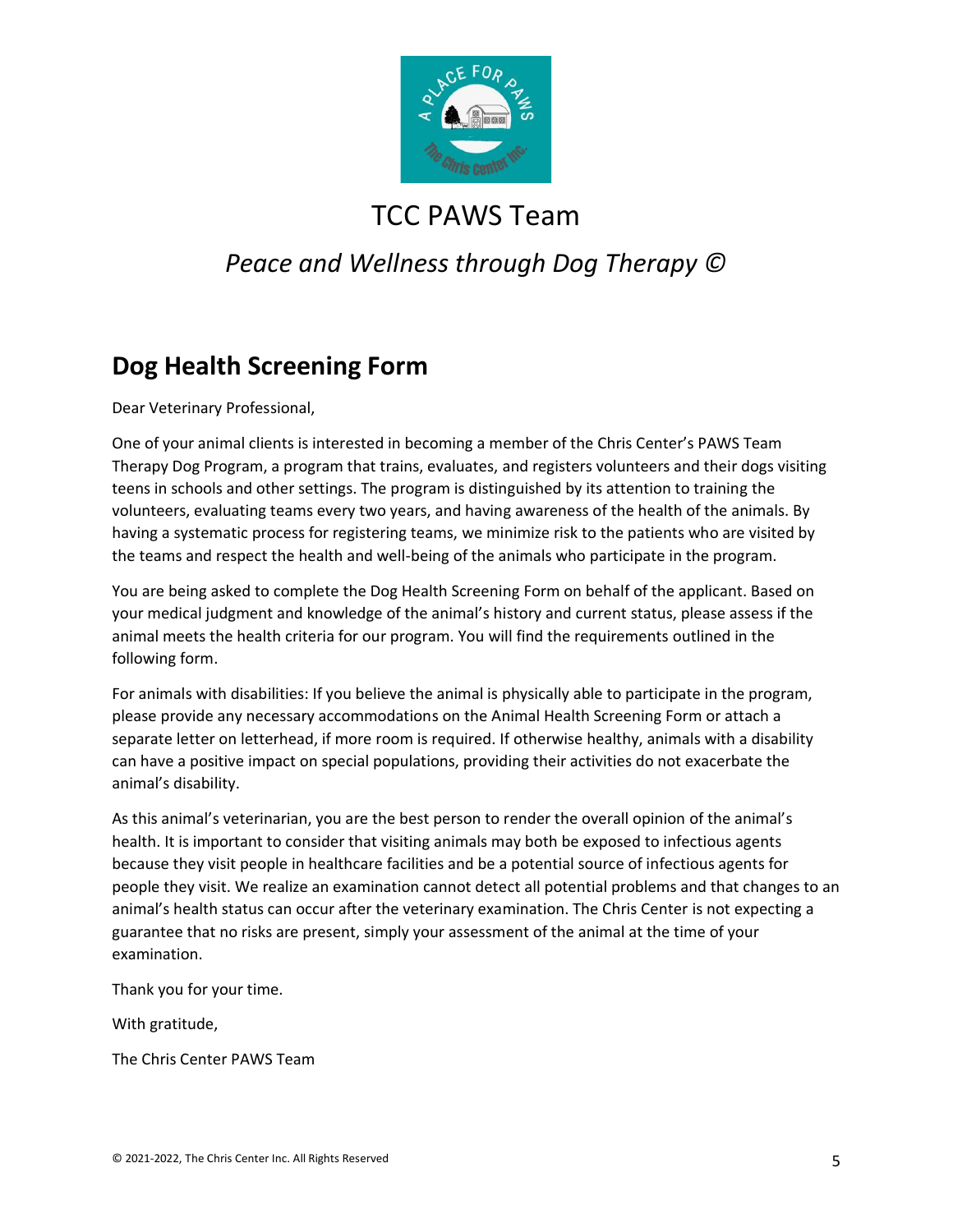

## *Peace and Wellness through Dog Therapy ©*

#### **DOG HEALTH SCREENING FORM**

As the dog's veterinarian, you are the best person to render the overall opinion of the animal's health. If this animal has received an annual exam within the last 12 months, this form may be completed without another full examination.

Dog Owner's Name: \_\_\_\_\_\_\_\_\_\_\_\_\_\_\_\_\_\_\_\_\_\_\_\_\_\_\_\_\_\_\_\_\_\_\_\_\_\_\_\_\_\_\_\_\_

Dog's Name: \_\_\_\_\_\_\_\_\_\_\_\_\_\_\_\_\_\_\_\_\_\_\_\_\_\_\_ Dog's Breed: \_\_\_\_\_\_\_\_\_\_\_\_\_\_\_\_\_\_\_\_\_\_\_\_\_

Dog's Year of Birth: \_\_\_\_\_\_\_\_\_\_\_\_\_\_\_\_\_\_\_\_\_\_\_\_\_\_\_\_\_\_\_

Based on my examination, this dog meets the health criteria listed below:

I certify that this dog meets all the health criteria outlined by the Chris Center.

- This dog is current on rabies vaccinations.
- This dog is free of internal and external parasites at the time of examination.
- This dog does not display any signs consistent with an infectious disease at the time of examination.
- If this dog has a condition, it is under control using a prescribed medication. (Please note: Animals currently taking antibiotics, antifungals, or immunosuppressive medications are not able to participate.)
- If this dog has a disability, it can still participate fully with accommodations. Please include suggested accommodations below.

| Clinic Website:        |                               |
|------------------------|-------------------------------|
| <b>Clinic Address:</b> |                               |
| Phone #:               | Email Address:                |
|                        | Date: _______________________ |
|                        |                               |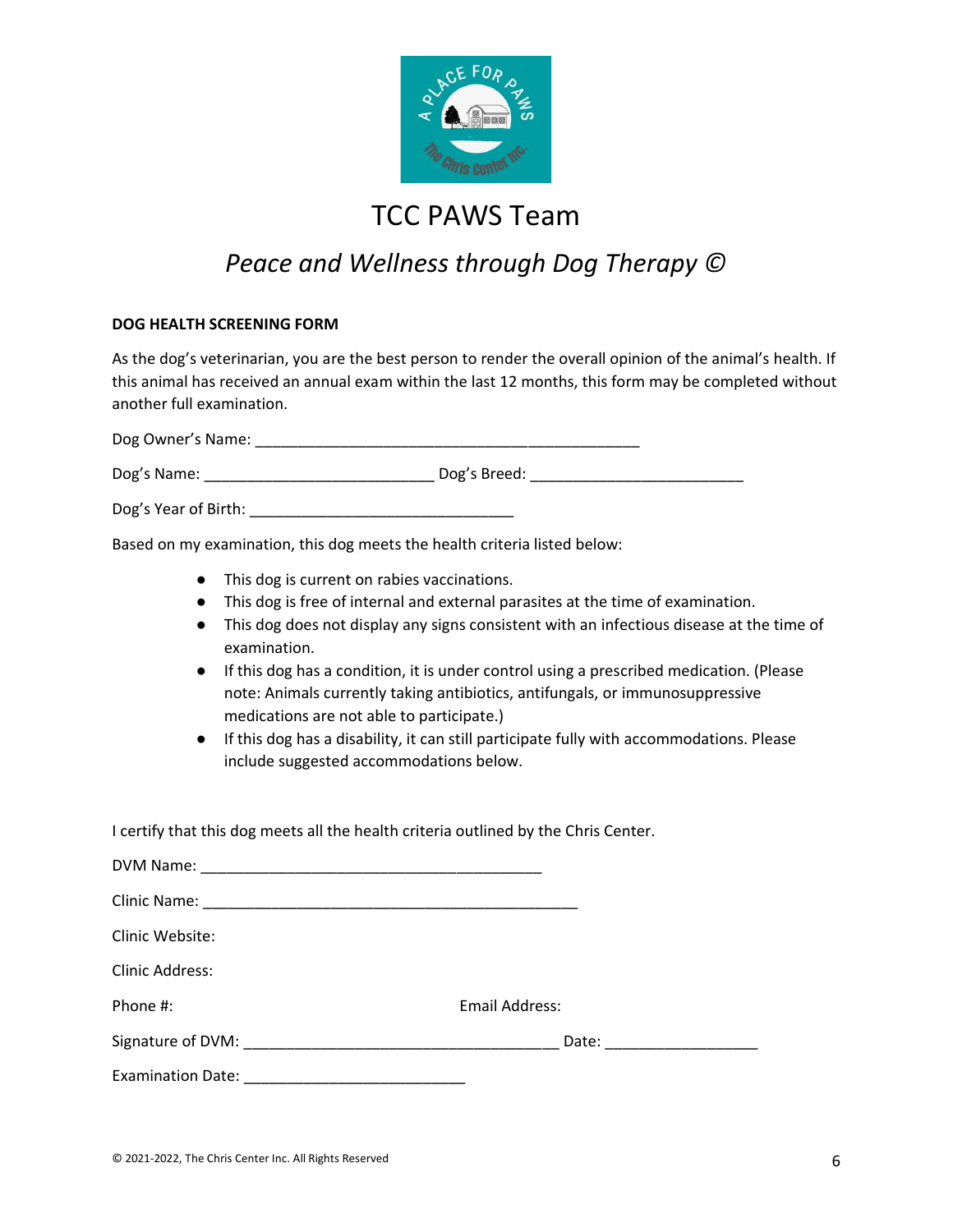

## *Peace and Wellness through Dog Therapy ©*

Please return this form directly to the dog's owner.

## VOLUNTEER WAIVER, RELEASE, AND HOLD HARMLESS AGREEMENT; THE CHRIS CENTER'S RIGHT TO TERMINATE RELATIONSHIP WITH VOLUNTEERS

The undersigned, a volunteer ("Volunteer") assisting The Chris Center, Inc. ("TCC") with its animal programs, understands and agrees that neither TCC nor any other party will be responsible for any accidents, injuries, damages, illnesses or damages, to Volunteer or Volunteer's property (including Volunteer's) animal(s)), that occur in connection with Volunteer's activities and participation with TCC and its programs. Accordingly, Volunteer agrees that they will make no claim nor file suit for an injury to Volunteer's person or property (including Volunteer's animals), or for any injury, loss or destruction of any article of any kind or nature in connection with Volunteer's activities and participation with TCC and its programs.

Volunteer understands that neither TCC nor TCC programs nor TCC's respective officers, directors, employees, other volunteers, or agents ("Released Parties") accept any responsibility for accidents, illness, damage, injury to Volunteer or Volunteer's property (including Volunteer's animals) in connection with the operation of TCC or its programs.

Volunteer hereby WAIVES all claims arising out of any act or omission of TCC and Released Parties, whether or not caused in whole or part by negligence or fault of TCC and/or Released Parties. Volunteer understands that there are inherent risks in any TCC program activities and those risks are assumed by Volunteer, and Volunteer fully assumes the responsibility for the risk of injury, death or damages to Volunteer or Volunteer's animals resulting from or caused by Volunteer's or Volunteer's animals' contact with any other animals or caused by participation in TCC programs, which could include but is not limited to being bitten, kicked, scratched, spit at, and/or knocked down or otherwise injured.

Volunteer completely RELEASES TCC and any programs of TCC and the Released Parties from any and all liability for any and all injuries, death or damages to Volunteer or Volunteer's animals caused by (1)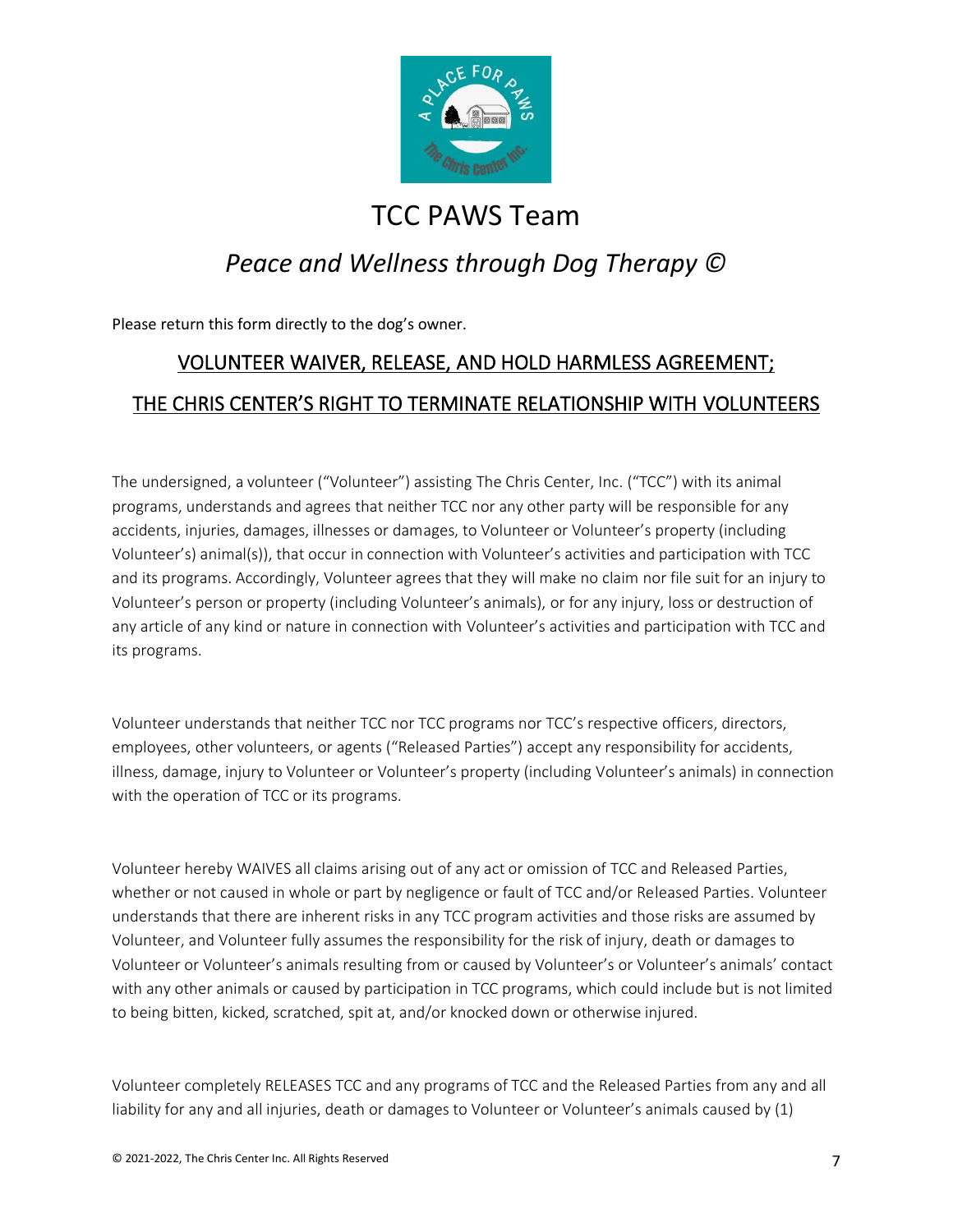

## *Peace and Wellness through Dog Therapy ©*

Volunteer's contact with the animals and/or animal assisted activities, or (2) any other activities taking place in connection with TCC programs, whether such injuries, death or damages result from negligence or fault in whole or in part of TCC and/or Released Parties.

Volunteer agrees to HOLD HARMLESS TCC and Released Parties from and against any and all injuries, damages, liabilities, losses or claims, which arise during or result from participation in TCC programs, whether or not caused in whole or in or part by negligence or fault of TCC and/or Released Parties.

Volunteer understands during this COVID-19 pandemic, there is a risk of exposure to COVID-19 while participating in any programs or events held by TCC. As a condition of participation, Volunteer expressly agrees to comply with the rules and safety guidelines set forth by local, state, and federal governmental entities and TCC. Volunteer assumes all risks related to exposure to COVID-19 at any TCC programs or events.

Volunteer understands and agrees that TCC has the right to terminate the services or dismiss a Volunteer for any reason at any time.

Signing of this agreement binds Volunteer to this WAIVER, RELEASE, AND HOLD HARMLESS agreement, and signing of this agreement indicates Volunteer's understanding that TCC may terminate Volunteer's services at any time.

| Accepted by The Chris Center: |       |  |
|-------------------------------|-------|--|
|                               | Date: |  |